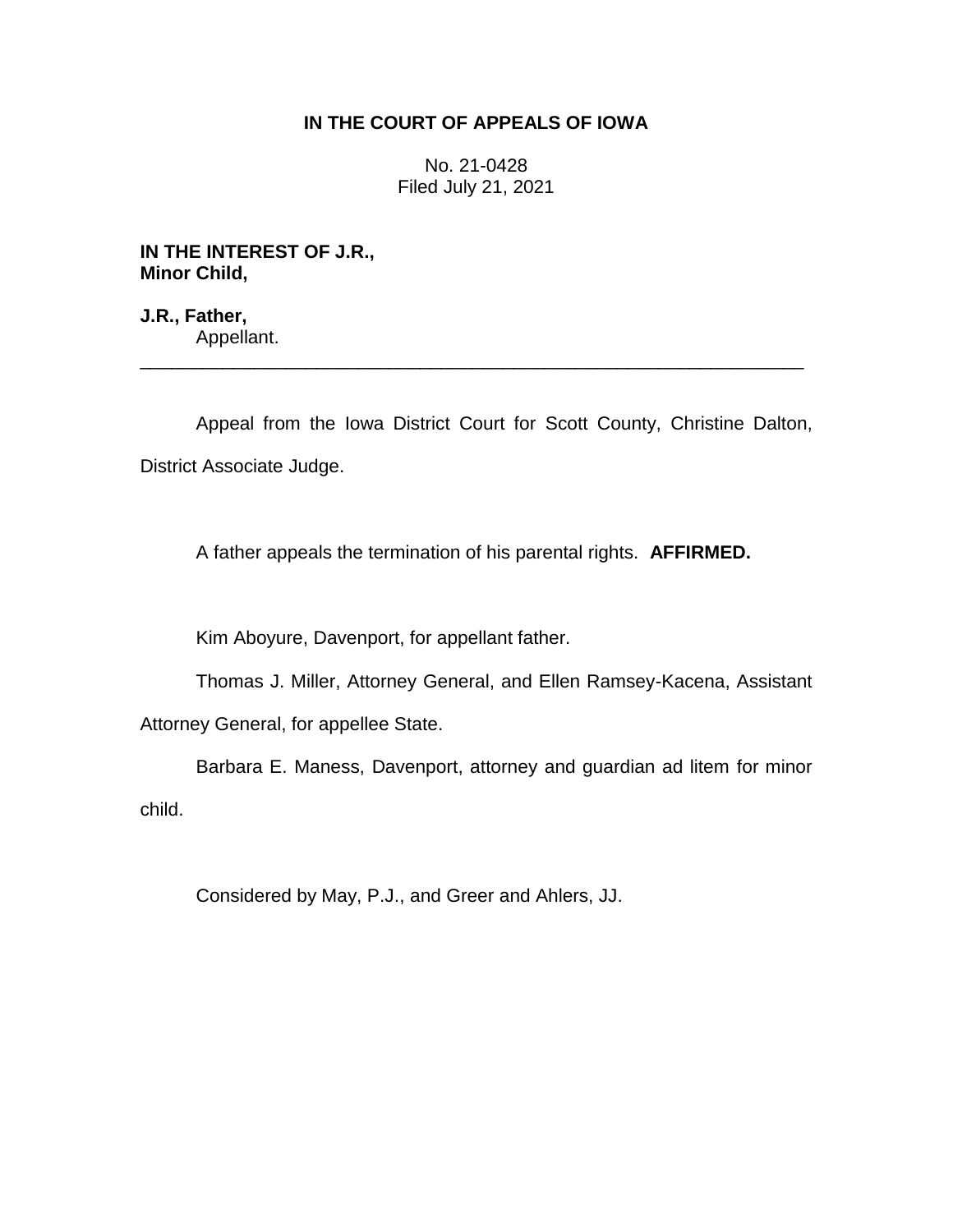**AHLERS, Judge.**

 $\overline{a}$ 

The father of J.R., born in May 2019, appeals the termination of his parental rights.<sup>1</sup> The family came to the attention of the lowa Department of Human Services (DHS) shortly before the child's birth over concerns the mother was using illegal substances. Both parents tested positive for methamphetamine and amphetamines then, as did the child's umbilical cord after birth.

After birth, the family lived with the paternal grandparents, and the DHS developed a safety plan under which the grandparents agreed to supervise all contact between the parents and child. As the parents failed to fully engage with substance-abuse testing and treatment, the juvenile court adjudicated the child in need of assistance. The court at first allowed the parents to maintain custody of the child under the safety plan, but due to multiple positive drug tests from both parents, the court removed the child from the parents' custody while still allowing the parents to remain in the grandparents' residence. The month after the removal order issued, the child tested positive for amphetamines and methamphetamine. As a result, the parents agreed to move out of the grandparents' home to avoid placing the child in foster care.

Based on perceived lack of progress by the parents, the State initiated termination-of-parental-rights proceedings against the parents. Following a hearing, the juvenile court terminated the parental rights of both parents under Iowa Code section 232.116(1)(d) and (h) (2021).

2

 $1$  The mother's parental rights were also terminated. She filed notice of appeal, but her appeal was dismissed for violating other appellate filing requirements.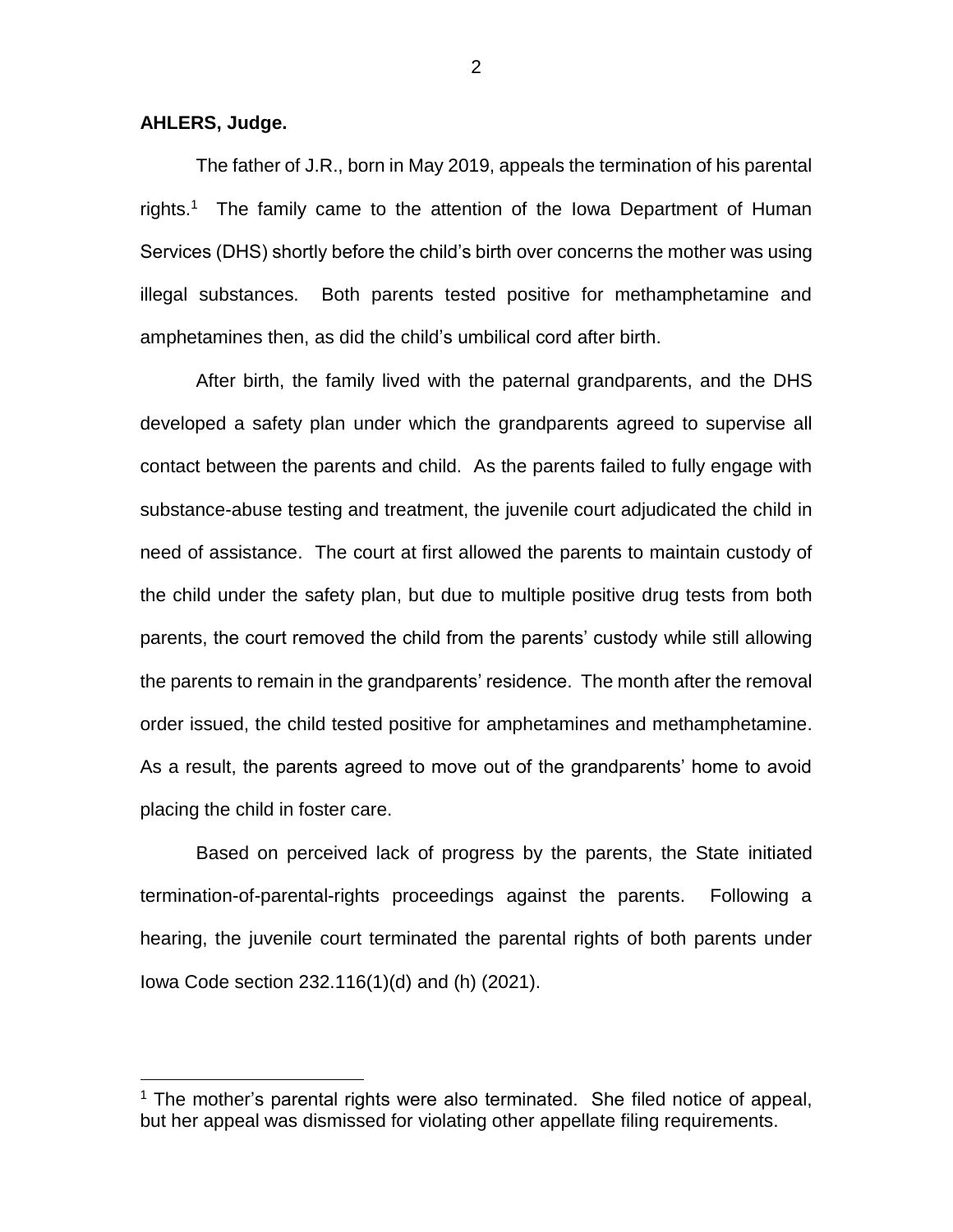"We review proceedings terminating parental rights de novo." *In re A.S.*, 906 N.W.2d 467, 472 (Iowa 2018) (quoting *In re A.M.*, 843 N.W.2d 100, 110 (Iowa 2014)). "We are not bound by the juvenile court's findings of fact, but we do give them weight, especially in assessing the credibility of witnesses." *Id.* (quoting *In re D.W.*, 791 N.W.2d 703, 706 (Iowa 2010)).

The father begins by challenging the statutory grounds for termination. "On appeal, we may affirm the juvenile court's termination order on any ground that we find supported by clear and convincing evidence." *D.W.*, 791 N.W.2d at 707. We choose to analyze the statutory ground under section 232.116(1)(h), which allows the court to terminate parental rights if it finds all of the following:

(1) The child is three years of age or younger.

(2) The child has been adjudicated a child in need of assistance pursuant to section 232.96.

(3) The child has been removed from the physical custody of the child's parents for at least six months of the last twelve months, or for the last six consecutive months and any trial period at home has been less than thirty days.

(4) There is clear and convincing evidence that the child cannot be returned to the custody of the child's parents as provided in section 232.102 at the present time.

The father only challenges the evidence supporting the fourth element, claiming

the child could be returned to his custody at the time of the termination hearing.

*See D.W.*, 791 N.W.2d at 707 (interpreting the statutory language "at the present

time" to mean "at the time of the termination hearing").

Throughout nearly two years of DHS involvement, the father has tested

positive for amphetamines and methamphetamine multiple times. The most recent

drug test—a hair-stat test collected less than two weeks before the termination

hearing—was positive for amphetamines and methamphetamine. The parents'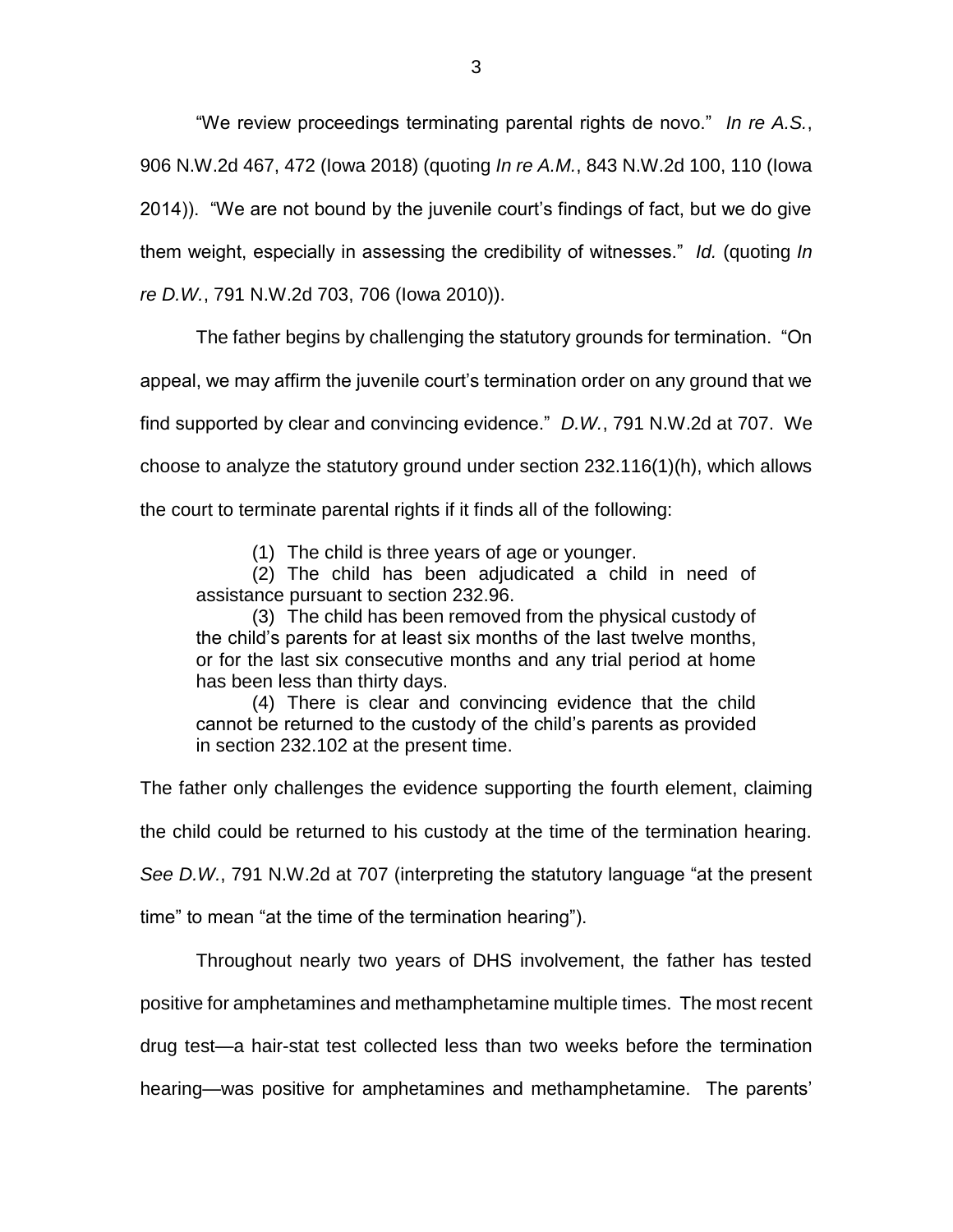substance abuse has meaningfully endangered the child, as reflected in the child's positive drug tests. A DHS worker assigned to this case testified he could not verify the father had any period of sobriety throughout DHS involvement. A counselor testified the father has been "in denial" and lacks "insight into his addiction." Similarly, the DHS report to the court for consideration at the termination hearing notes the father "does not appear to believe his addiction is still an ongoing issue for him, despite the ongoing positive test results."

The father asserts he interacts well with the child, he is attending substanceabuse and mental-health treatment, and he has provided negative drug tests for his job since securing employment in October 2020. We recognize the father has made recent progress, but this progress cannot overcome the serious concerns over his largely unaddressed addiction. *See In re C.B.*, 611 N.W.2d 489, 495 (Iowa 2000) ("A parent cannot wait until the eve of termination, after the statutory time periods for reunification have expired, to begin to express an interest in parenting."). Throughout nearly two years of DHS involvement, the father has consistently tested positive for illegal substances while downplaying his addiction. The parents' addiction has already led to positive drug tests and real harm to the child. To the extent the father relies on his job as motivation to remain sober, he is off work for up to six months while he recovers from an injury. We agree the child cannot be returned to the father's custody, and we find the State proved a ground for termination under section 232.116(1)(h).

The father also argues termination is not in the child's best interests. *See*  Iowa Code § 232.116(2); *In re J.E.,* 723 N.W.2d 793, 802 (Iowa 2006) (Cady, J., concurring specially) (stating that a child's safety and the child's need for a

4